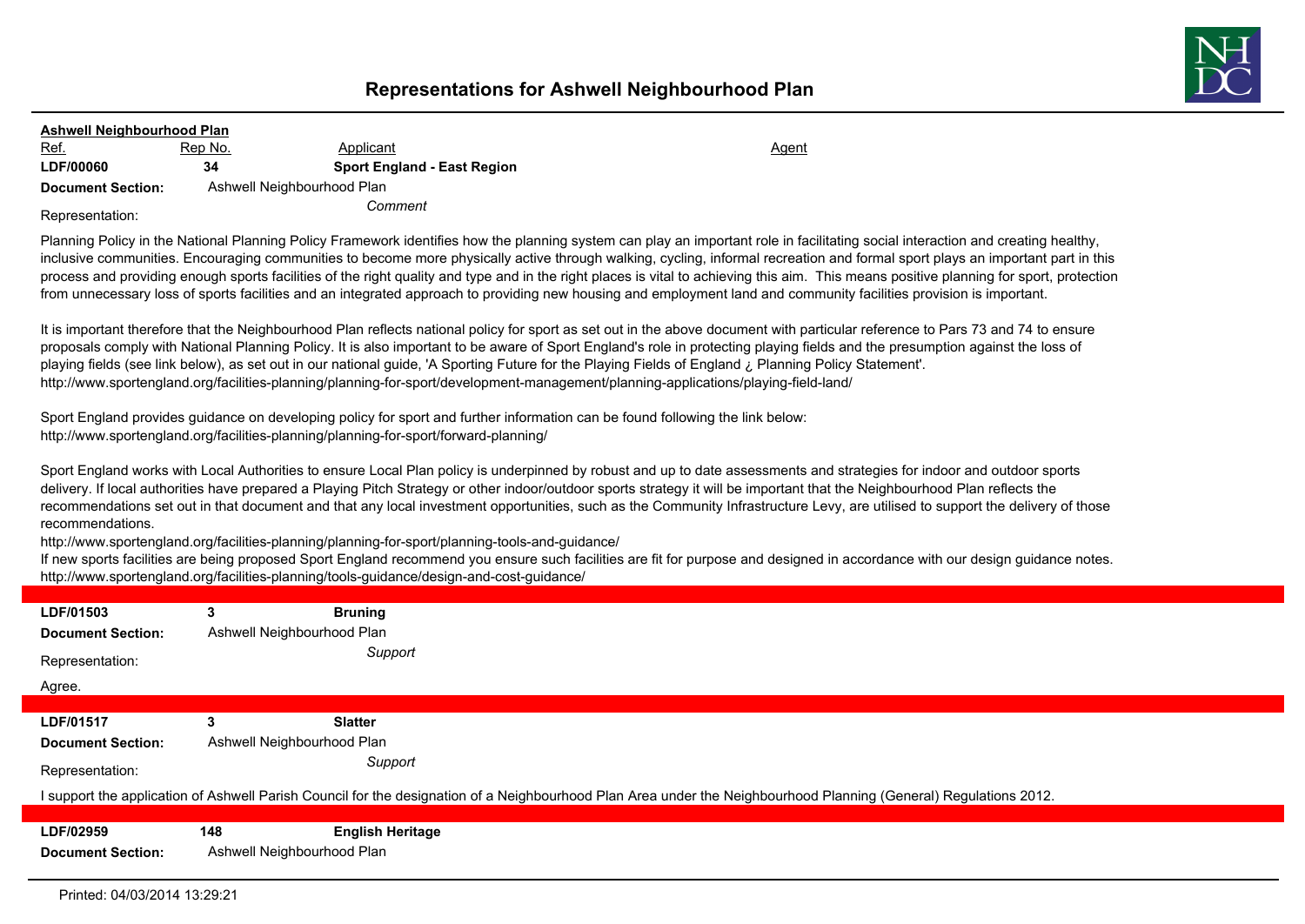## **Representations for Ashwell Neighbourhood Plan**



Ref. 6. Rep No. 6. Applicant Agent Agent Agent Agent Agent Agent Agent Agent Agent *Comment* Representation:

English Heritage has no objection to this designation. However, given the numbers of designated heritage assets within Ashwell (a quick desk-based check indicates 78 listed buildings including 1 at Grade I and 8 at Grade II\*, plus 5 Scheduled Monuments and a Conservation Area), in the event that the parish council is granted this status we would request that you remind the Parish Council that English Heritage has a statutory role in the development plan process, and that there is duty to consult English Heritage where our interests are considered to be affected. We can then provide specific advice concerning the inclusion of the historic environment in their plan.

Of course the nature of the locally-led neighbourhood plan process is that the community itself should determine its own agenda based on the issues it is concerned about. At the same time, as a national organisation able increasingly to draw upon our experiences of neighbourhood planning exercises across the country, our input, agreed on a case by case basis, can help those communities reflect upon the special (heritage) qualities which define their area to best ensure that optimum and sustainable outcomes are achieved.

| LDF/03117                | 22                         | Natural England - East of England Region |
|--------------------------|----------------------------|------------------------------------------|
| <b>Document Section:</b> | Ashwell Neighbourhood Plan |                                          |
| Representation:          |                            | Comment                                  |

Natural England is a non-departmental public body. Our statutory purpose is to ensure that the natural environment is conserved, enhanced, and managed for the benefit of present and future generations, thereby contributing to sustainable development.

Natural England is a statutory consultee on Neighbourhood Plans where these are likely to affect a Site of Special Scientific Interest (SSSI) or 20 hectares or more of Best and Most Versatile agricultural land. We must also be consulted where proposals require Environmental Impact Assessment or screening for Habitats Regulations Assessments (HRA).

Designated sites

We note that the proposed Ashwell Neighbourhood Area incorporates Ashwell Springs Site of Special Scientific Interest (SSSI), hence the Neighbourhood Plan will be required to demonstrate that policies will not have an adverse effect on the notified interest features of this statutorily designated site.

Additional information

The following is offered as advice to assist the Parish Council in preparing their Neighbourhood Plan.

Natural England, together with the Environment Agency, English Heritage and Forestry Commission has published joint advice on neighbourhood planning which sets out sources of environmental information and ideas on incorporating the environment into development proposals. This is available at:

http://publications.environment-agency.gov.uk/PDF/GEHO0212BWAZ-E-E.pdf

Local environmental record centres hold a range of information on the natural environment. A list of local records centre is available at: http://www.nbn-nfbr.org.uk/nfbr.php Protected species

You should consider whether the plan is likely to have any impacts on protected species. To help you do this Natural England has produced standing advice to help understand the impact of particular developments on protected or Biodiversity Action Plan species should they be identified as an issue. The standing advice also sets out when, following receipt of survey information, you should undertake further consultation with Natural England: Natural England Standing Advice

The Plan should ensure that protected and/or biodiversity habitats and species are protected, and ideally enhanced, through its policies.

Opportunities for enhancing the natural environment

Proposals may provide opportunities to enhance the character and local distinctiveness of the surrounding natural and built environment; use natural resources more sustainably; and bring benefits for the local community, for example through green space provision and access to and contact with nature. You should consider encouraging such enhancements through development policies.

Opportunities to incorporate features into new build or retro fitted buildings which are beneficial to wildlife, such as the incorporation of roosting opportunities for bats or the installation of bird nest boxes should also be promoted through development policies where possible.